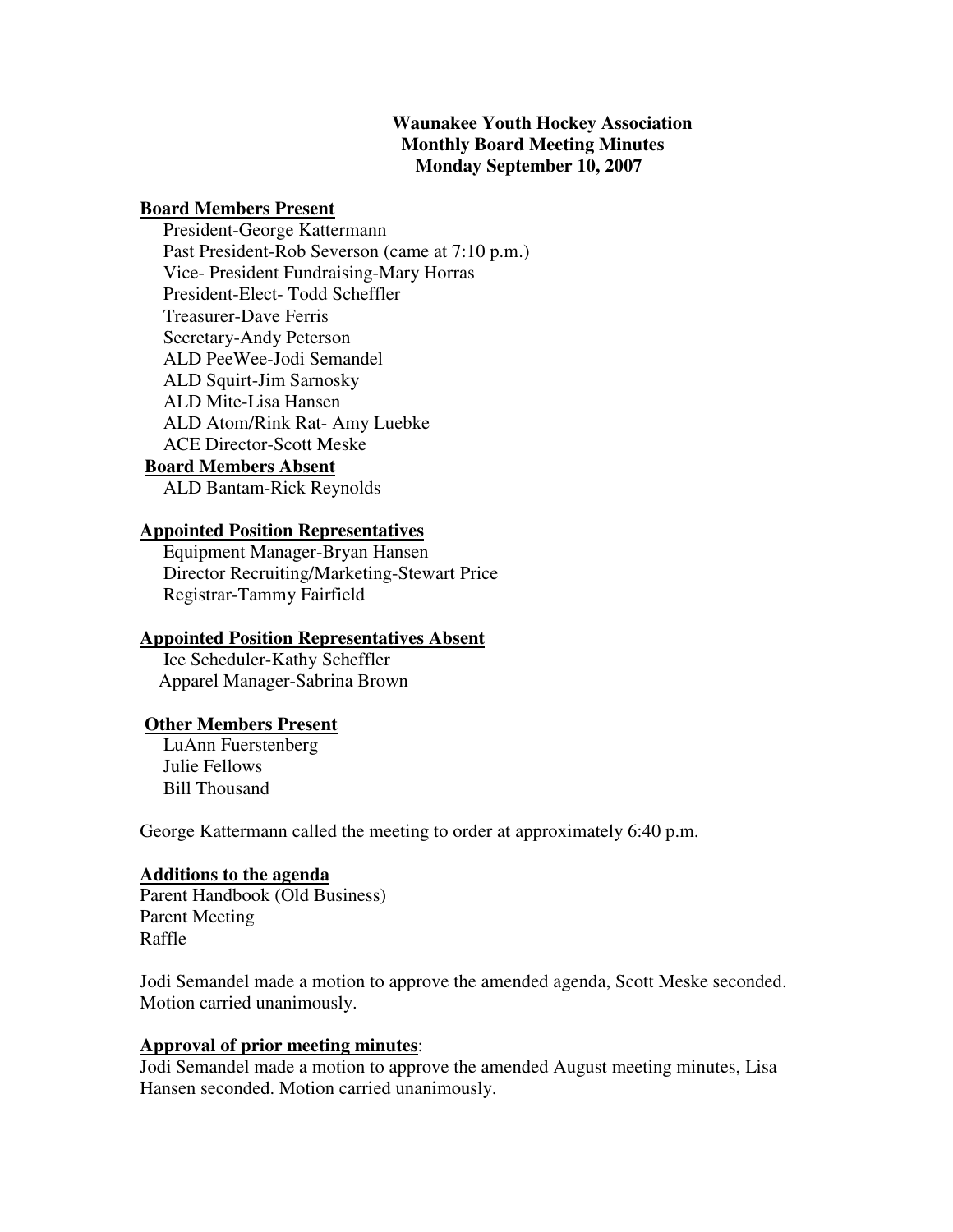### **Reports/updates**:

```
Vice-President Fundraising-Mary Horras 
*E-mailed report see copy.
```
Recruiting/Marketing-Stew Price \*E-mailed report see copy.

```
Ice Scheduler-Kathy Scheffler (Not Present) 
 *E-mailed report see copy.
```
- Apparel Manager-Sabrina Brown (Not Present) \*No Report.
- ALD Bantam-Rick Reynolds (Not Present) \*E-mailed report see copy.
- ALD PeeWee-Jodi Semandel \*E-mailed report see copy.
- ALD Squirt-Jim Sarnosky

 \*E-mailed report see copy. Jim said that there might be 2 people interested in the team rep positions.

- ALD Mite-Lisa Hansen \*No Report.
- ALD Atom/Rink Rat-Amy Luebke \*E-mailed report see copy.

Equipment Manager-Bryan Hansen \*E-mailed report see copy.

ACE Director-Scott Meske \*E-mailed report see copy.

Registrar-Tammy Fairfield \*No Report.

Treasurer-Dave Ferris

 \*Dave Ferris (E-mailed report see e-mail) Copy is with meeting notes. He also distributed the Financial Statement with Summary (see hand out). Unpaid bill Breakout Apparel (jerseys) \$1514.25.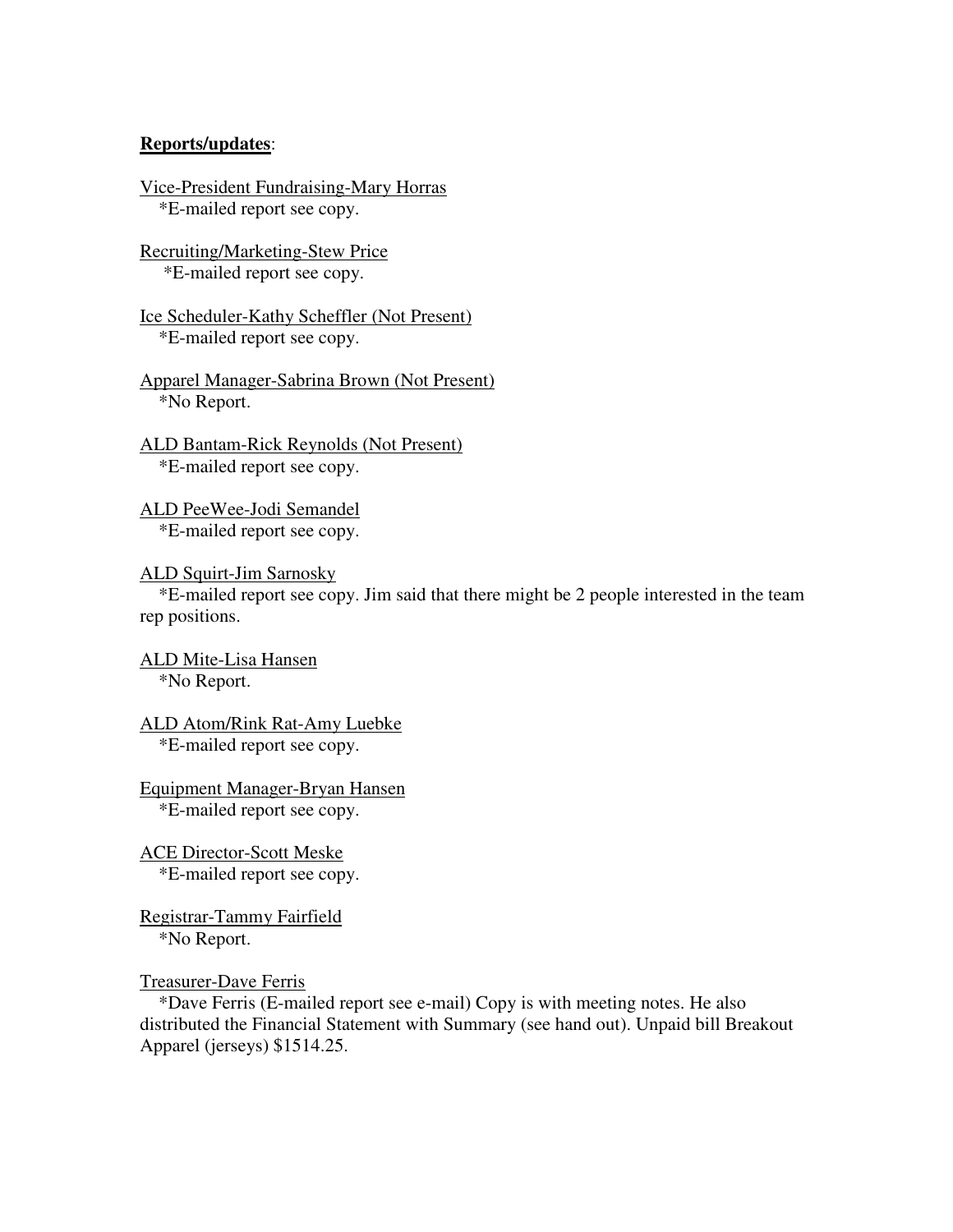Mary Horras made a motion to approve amended payment of the bills, Jodi Semandel seconded. Motion carried unanimously.

WAHA Region IV- Scott Meske \*E-mailed report see copy.

## **Old Business**

Website-Bill Thousand and George Kattermann have discussed and Bill can do the same as Puck Systems. Lisa Hansen, Stew Price, and Amy Luebke are going to work with Bill Thousand regarding the Website.

Rink Update- Todd Scheffler said that they have identified 1 person to chair and a couple of people to assist. They will start asking for pledges.

Head Coach Elect- The position is still open. Contact Scott Meske regarding the position.

Brochure- Stew Price and Mary Horras are working on the logo. Stew is working on the recruiting piece and is working on quantity and print at the best price. Stew is also working on a donor piece for the organization. Stew also talked about possibly having signs in Waunakee and DeForest regarding Wildcat Youth Hockey.

Parent Handbook- Lisa Hansen updated the Parent Handbook and will have it for the Parent meeting.

LTP- Todd Scheffler suggested having older kids (PeeWee and Bantams) help out on the ice with learn to play. Make sure that the older kids parents are there and are responsible for them. Possibly having volunteer hours for 1hour each hour on the ice. Mary Horras will talk to Katie and then talk to Todd and will bring proposal to the next board meeting.

Raffle Tickets-Mary Horras said that there are 10-15 families that have not picked up their raffle tickets. There are 1529 tickets. \$7645.00-\$2000.00 (expenses)= \$5645.00. The numbers are not up to date Dave Ferris will update.

Stormers Fees- Rob Severson made a motion to have the Stormer family consider as a new family with late registration so the volunteer hours are waived, Scott Meske seconded. Motion carried unanimously.

## **New Business**

Kevin Ford release- The Ford's were not here in person. Sun Prairie is requesting a full release. We will grant a financial release but not a full release. The Ford's will need to talk to Sun Prairie.